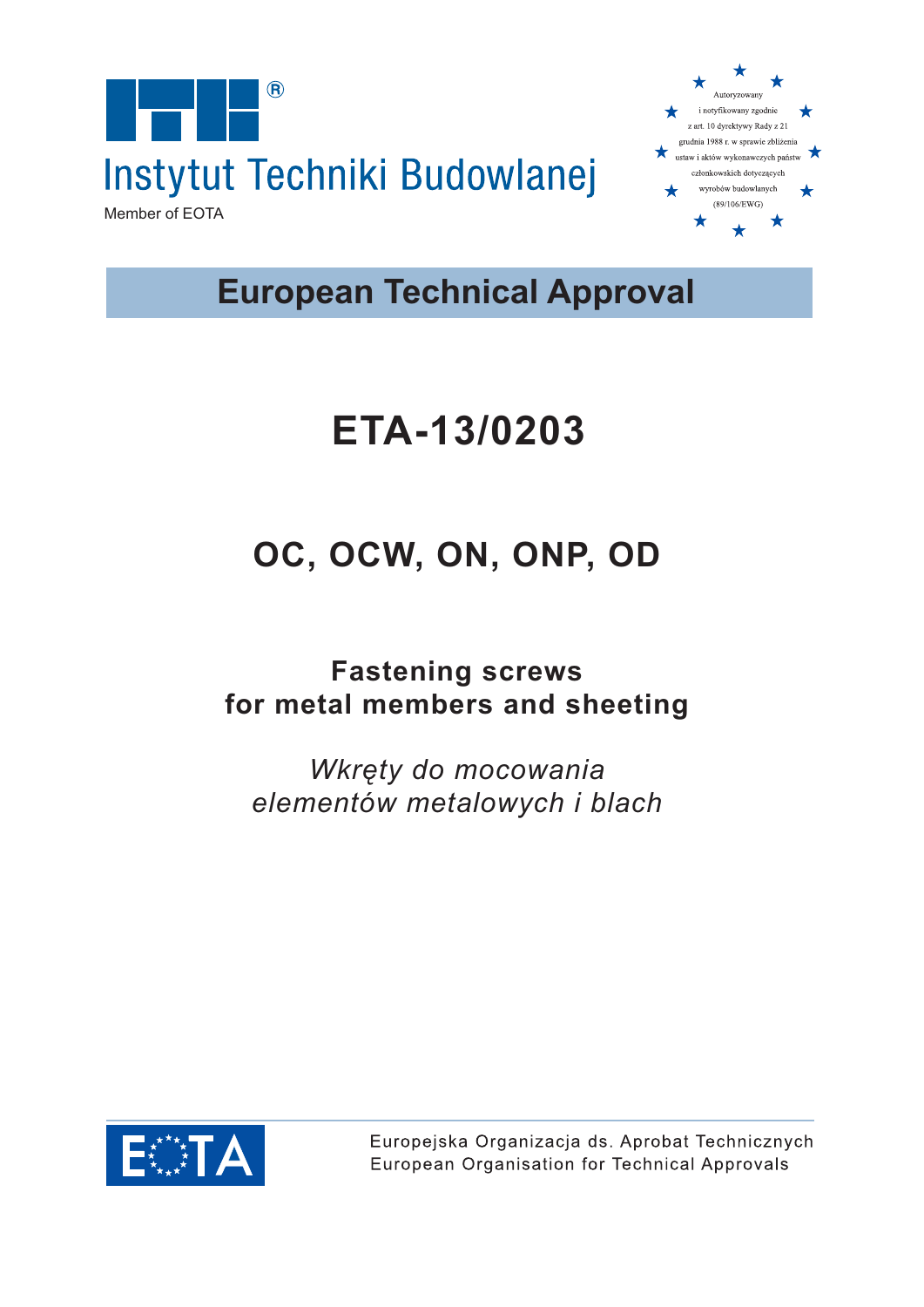Europejska aprobata techniczna została opracowana w Zakładzie Aprobat Technicznych przez mgr inż. Katarzynę LUBIŃSKĄ

Projekt okładki: Ewa Kossakowska

GW II

Kopiowanie aprobaty technicznej jest dozwolone jedynie w całości

Wykonano z oryginałów bez opracowania wydawniczego

 Copyright by Instytut Techniki Budowlanej Warszawa 2013

ISBN 978-83-249-7018-6



Dział Upowszechniania Wiedzy 02-656 Warszawa, ul. Ksawerów 21, tel.: 22 843 35 19 Format: pdf wydano w grudniu 2013 r. zam. 658/2013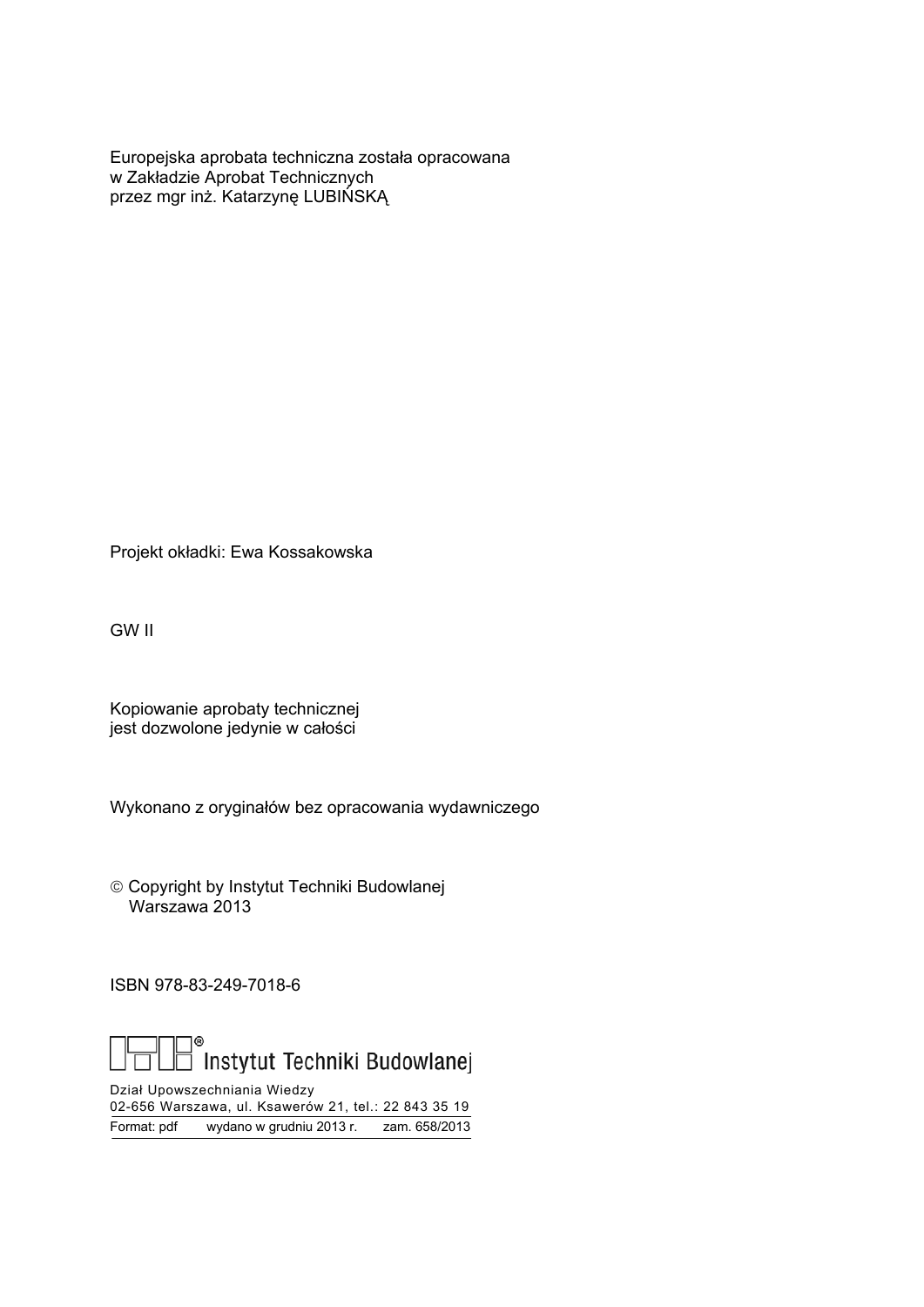#### **INSTYTUT TECHNIKI BUDOWLANEJ** PL 00-611 WARSZAWA ul. FILTROWA 1 tel.: (48 22) 825-04-71; (48 22) 825-76-55;

fax: (48 22) 825-52-86; www.itb.pl



## **European Technical Approval ETA-13/0203**

English language translation - the original version is in Polish language

| Nazwa handlowa                                        | OC, OCW, ON, ONP, OD                                     |
|-------------------------------------------------------|----------------------------------------------------------|
| Trade name                                            | OC, OCW, ON, ONP, OD                                     |
| Właściciel aprobaty<br>Holder of approval             | <b>RAWLPLUG S.A.</b><br>Kwidzyńska 6                     |
|                                                       | 51-416 Wrocław<br><b>Poland</b>                          |
| Rodzaj i przeznaczenie wyrobu                         | Wkręty do mocowania elementów metalowych<br>i blach      |
| Generic type and use<br>of construction products      | Fastening screws for metal members and sheeting          |
| Termin ważności<br>od                                 | 26, 06, 2013                                             |
| Valid<br>from<br>do<br>$\mathfrak{t}$                 | 24, 05, 2018                                             |
| Zakład produkcyjny<br>Manufacturing plant             | 1 - Zakład produkcyjny nr 2<br>Manufacturing Plant no. 2 |
|                                                       |                                                          |
| Niniejsza Europejska<br>Aprobata Techniczna zawiera   | 15 stron, w tym 7 Załączników                            |
| <b>This European Technical</b><br>Approval contains   | 15 pages including 7 Annexes                             |
|                                                       |                                                          |
| Niniejsza Europejska<br>Aprobata Techniczna zastępuje | ETA-13/0203 ważną od 24.05.2013 do 24.05.2018            |

 *This European Technical* 

## *Approval replaces ETA-13/0203 with validity from 24.05.2013 to 24.05.2018*



Europejska Organizacja ds. Aprobat Technicznych

European Organisation for Technical Approvals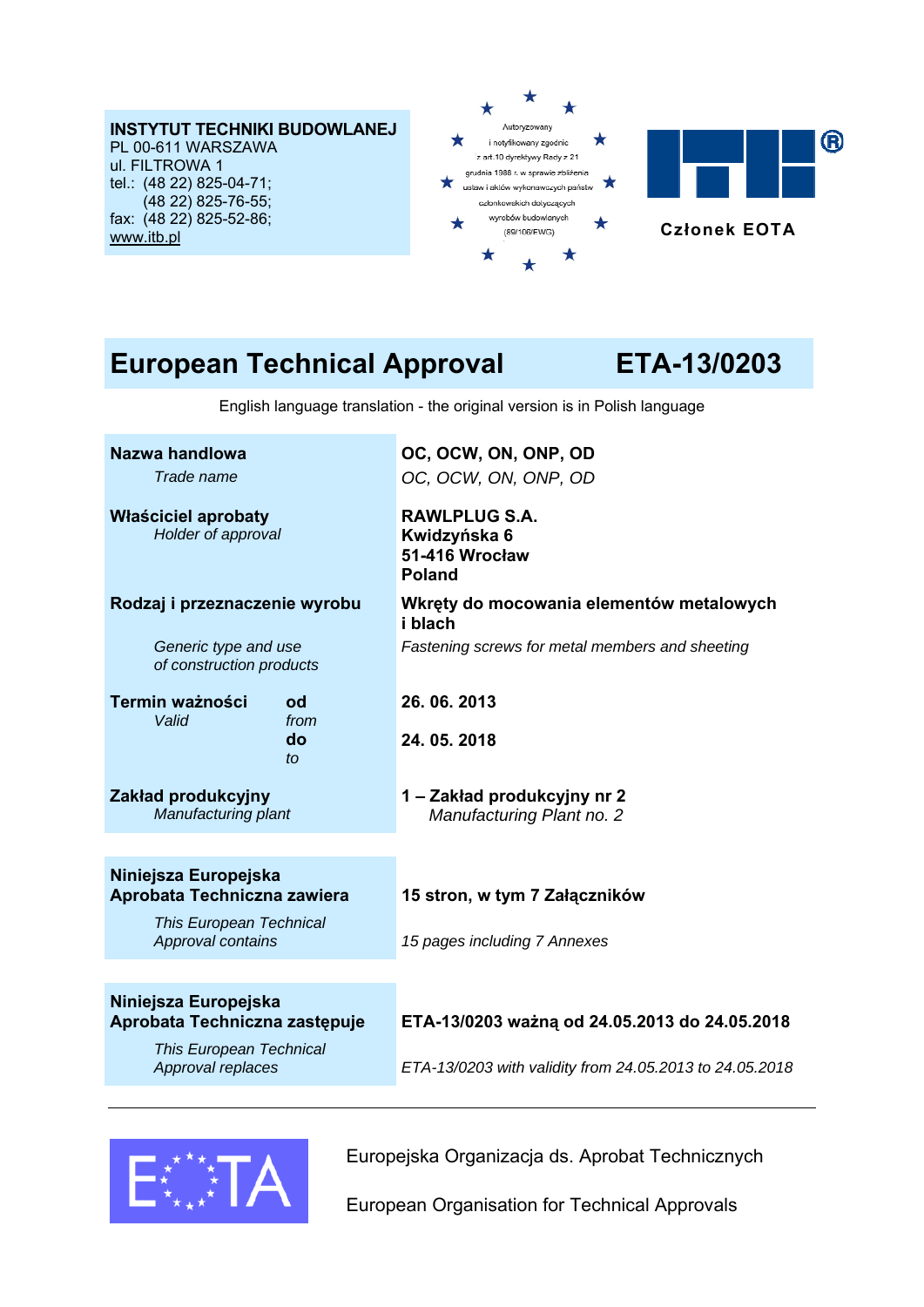### **I LEGAL BASES AND GENERAL CONDITIONS**

- 1. This European Technical Approval is issued by Instytut Techniki Budowlanej in accordance with:
	- Council Directive 89/106/EEC of 21 December 1988 on the approximation of laws, regulations and administrative provisions of Member States relating to construction products<sup>1</sup>, modified by Council Directive 93/68/EEC of July 1993<sup>2</sup> and Regulation (EC) № 1882/2003 of the European Parliament and of the Council<sup>3</sup>;
	- ustawa z dnia 16 kwietnia 2004 r. o wyrobach budowlanych (law on construction products from  $16<sup>th</sup>$  April 2004)<sup>4</sup>;
	- rozporządzenie Ministra Infrastruktury z dnia 14 października 2004 r. w sprawie europejskich aprobat technicznych oraz polskich jednostek organizacyjnych upoważnionych do ich wydawania (regulation of Ministry of Infrastructure of 14<sup>th</sup> October 2004 on the European Technical Approvals and Polish bodies entitled to issue them $)^5$ ;
	- Common Procedural Rules for Requesting, Preparing and the Granting of European Technical Approvals set out in the Annex of Commission Decision  $94/23$ /EC $6$ .
- 2. Instytut Techniki Budowlanej is authorized to check whether the provisions of this European Technical Approval are met. Checking may take place in the manufacturing plant. Nevertheless, the responsibility for the conformity of the products to the European Technical Approval and for their fitness for the intended use remains with the holder of the European Technical Approval.
- 3. This European Technical Approval is not to be transferred to manufacturers or agents of manufacturers other than those indicated on page 1, or manufacturing plants other than those indicated on page 1 of this European Technical Approval.
- 4. This European Technical Approval may be withdrawn by Instytut Techniki Budowlanej, in particular after information by the Commission on the basis of Article 5 (1) of Council Directive 89/106/EEC.
- 5. Reproduction of this European Technical Approval including transmission by electronic means shall be in full. However, partial reproduction can be made with the written consent of Instytut Techniki Budowlanej. In this case partial reproduction has to be designated as such. Texts and drawings of advertising brochures shall not contradict or misuse the European Technical Approval.
- 6. The European Technical Approval is issued by the approval body in its official language. This version corresponds to the version circulated within EOTA. Translations into other languages have to be designated as such.

 $\overline{1}$ 

<sup>1</sup> <sup>1</sup> Official Journal of the European Communities № L 40, 11.02.1989, p. 12<br> $\frac{2 \text{ Off}_2}{2 \text{ Off}_2}$  1.1  $\frac{1}{2 \text{ Off}_2}$  1.1  $\frac{1}{2 \text{ Off}_2}$  1.1  $\frac{1}{2 \text{ Off}_2}$  1.1  $\frac{1}{2 \text{ Off}_2}$  1.1

Official Journal of the European Communities № L 220, 30.08.1993, p. 1 3

Official Journal of the European Union L 284, 31 October 2003, p. 25 4

Official Journal of Polish Republic № 92/2004, pos. 881 5

Official Journal of Polish Republic № 237/2004, pos. 2375 6

Official Journal of the European Communities № L 17, 20.01.1994, p. 34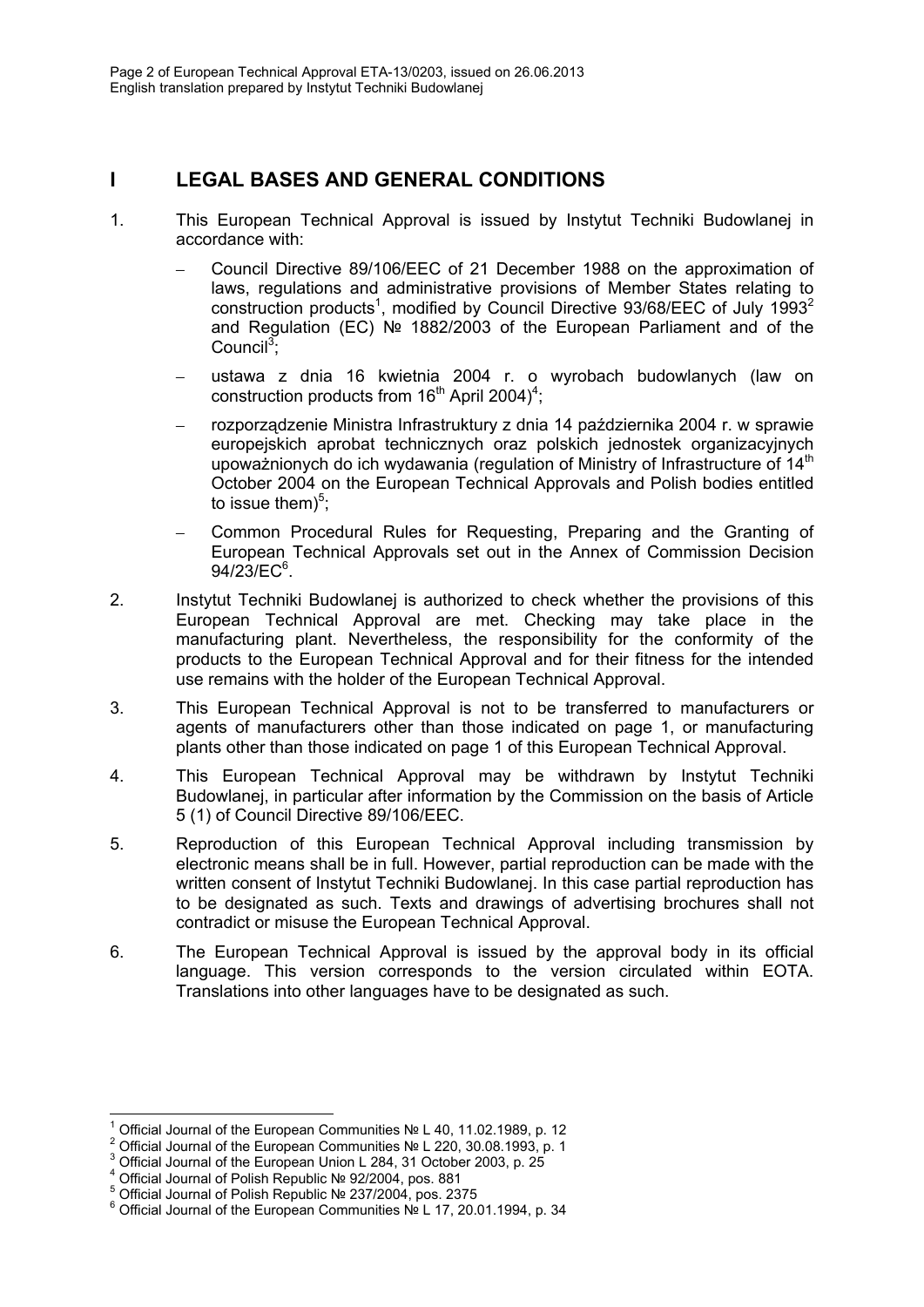### **II SPECIFIC CONDITIONS OF THE EUROPEAN TECHNICAL APPROVAL**

### **1 Definition of product and intended use**

#### **1.1 Definition of product**

The fastening screws OC, OCW, ON, ONP, OD are a self-drilling screws listed in Table 1. The fastening screws are made of galvanized carbon steel. The fastening screws OC, OCW, ON, ONP, OD are supplied with a metallic washer and an EPDM sealing ring.

The fastening screws and the corresponding connections are subject to tension and shear forces.

| No.            | <b>Self-drilling screw</b> | <b>Description</b>                          | <b>Annex</b> |
|----------------|----------------------------|---------------------------------------------|--------------|
|                | OC 4,8 $\times$ L          | with hexagon head and sealing washer Ø14 mm | Annex 1      |
| $\overline{2}$ | OC $5.5 \times L$          | with hexagon head and sealing washer Ø16 mm | Annex 2      |
| 3              | OC $6,3 \times L$          | with hexagon head and sealing washer Ø16 mm | Annex 3      |
| 4              | OCW 4,8 $\times$ L         | with hexagon head and sealing washer Ø14 mm | Annex 4      |
| 5              | ON 5,5 x L                 | with hexagon head and sealing washer Ø16 mm | Annex 5      |
| 6              | ONP $5.5 \times L$         | with hexagon head and sealing washer Ø16 mm | Annex 6      |
| $7^{1)}$       | OD 4,8 x L                 | with hexagon head and sealing washer Ø14 mm | Annex 7      |

**Table 1** Different types of self drilling screws

 $1)$  These self drilling screws are applicable for fastening to timber substructures

#### **1.2 Intended use**

The fastening screws are intended to be used for fastening steel sheeting to steel substructures and – in case of OD 4,8  $\times$  L – to timber structures. The sheeting can either be used as wall or roof cladding or as load bearing wall and roof element.

The fastening screws can also be used for the fastening of other thin gauge steel members.

The component to be fastened is component I and the substructure is component II.

The intended use comprises fastening screws and connections for indoor and outdoor applications.

Furthermore the intended use comprises connections with predominantly static loads (e.g. wind loads, dead loads).

The provisions made in this European Technical Approval are based on an assumed working life of the self drilling screws of 25 years. The indications given on the working life cannot be interpreted as a guarantee given by the producer or Approval Body, but are to be regarded only as a means for choosing the right products in relation to the expected economically reasonable working life of the works.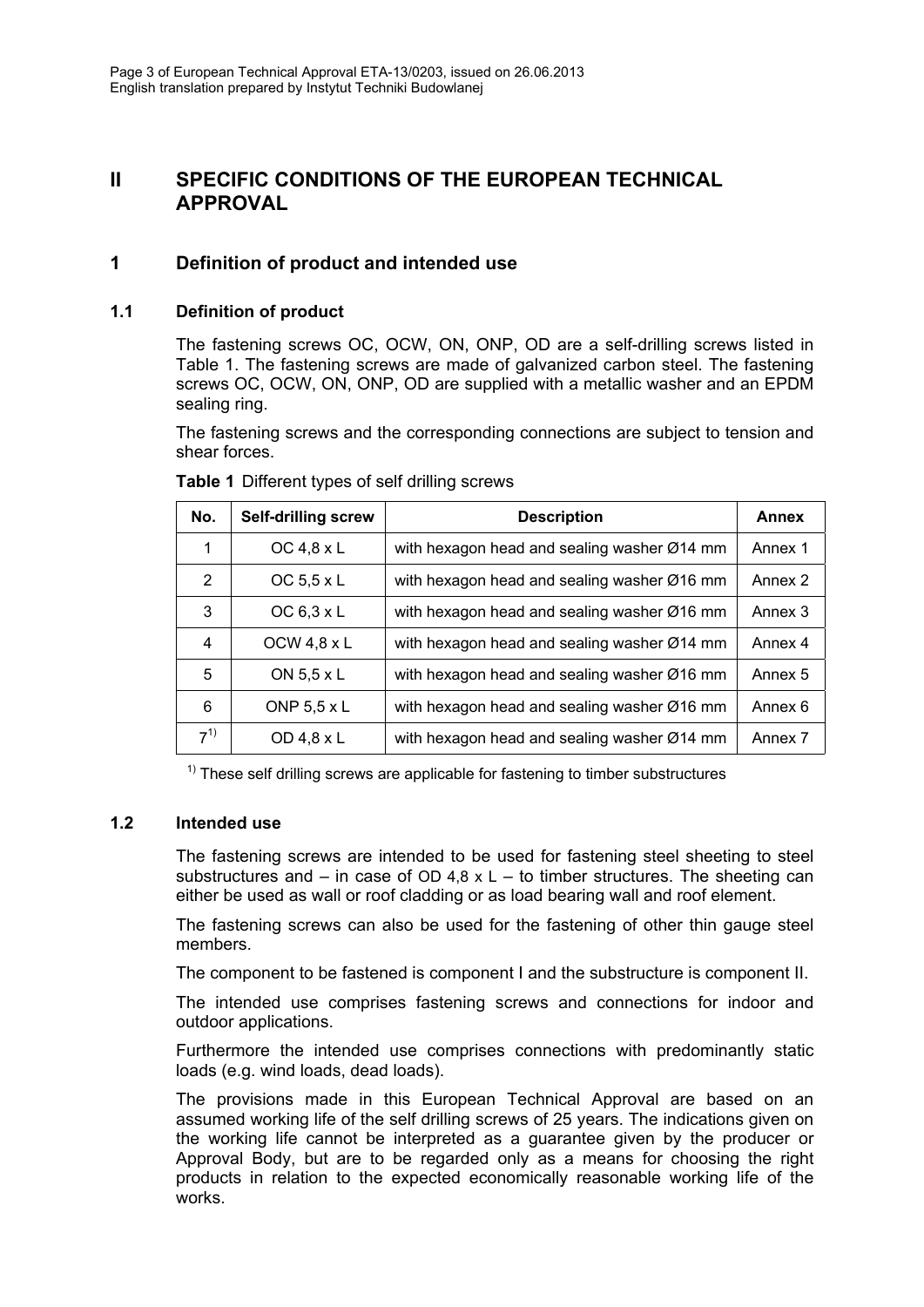Page 4 of European Technical Approval ETA-13/0203, issued on 26.06.2013 English translation prepared by Instytut Techniki Budowlanej

### **2 Characteristics of product and methods of verification**

#### **2.1 Characteristics of product**

The fastening screw shall correspond to the drawings given in the Annexes 1 to 7.

The characteristic material values, dimensions and tolerances of the fastening screw not indicated in these Annexes shall correspond to the respective values laid down in the technical documentation<sup>7</sup> of this European Technical Approval.

The fastening screws are considered to satisfy the requirements of performance class A1 of reaction to fire, in accordance with the provisions of the EC Decision  $96/603/EC<sup>8</sup>$  (as amended) without the need for testing on the basis of its listing in that decision.

#### **2.2 Methods of verification**

The assessment of the fitness of the fastening screw for the intended use in relation to the Essential Requirements ER 1 (Mechanical resistance and stability), ER 2 (Safety in case of fire), ER 4 (Safety in use) and additional aspects of durability has been made in accordance with section 3.2 of the Common Procedural Rules for Requesting, Preparing and the Granting of European technical approvals set out in the Annex to Commission Decision  $94/23$ /EC $6$ .

The assessment of the resistance to fire performance is only relevant to the assembled system (fastening screws, sheeting, substructure) which is not part of the ETA.

Concerning Essential Requirements No. 1 (Mechanical resistance and stability) and No. 4 (Safety in use) the following applies:

- the characteristic values of resistance given in Annexes were determined by shear and tension tests,
- the formulas to calculate the design resistance are given in clause 4.2.1.

#### **3 Evaluation of conformity of the product and CE-marking**

#### **3.1 Attestation of conformity system**

According to the Decision 1997/176/EC of the European Commission system 3 of the attestation of conformity applies.

This system of attestation of conformity provides declaration of conformity of the product by the manufacturer on the basis of:

- (a) Tasks for the manufacturer:
	- (1) factory production control;
- (b) Tasks for the approved body:
	- (2) initial type-testing of the product.

 $\overline{a}$ 7 The technical documentation to this European technical approval is deposited at Instytut Techniki Budowlanej and, as far as relevant fort the tasks of the approved bodies involved in the attestation of conformity procedure is handed over to the approved bodies.<br><sup>8</sup> Official Jaureal of the European Commun

<sup>&</sup>lt;sup>8</sup> Official Journal of the European Communities № L 267 of 04.10.1996.<br><sup>9</sup> Official Journal of the European Communities № L 80 of 19.03.1998.

<sup>&</sup>lt;sup>9</sup> Official Journal of the European Communities № L 80 of 18.03.1998.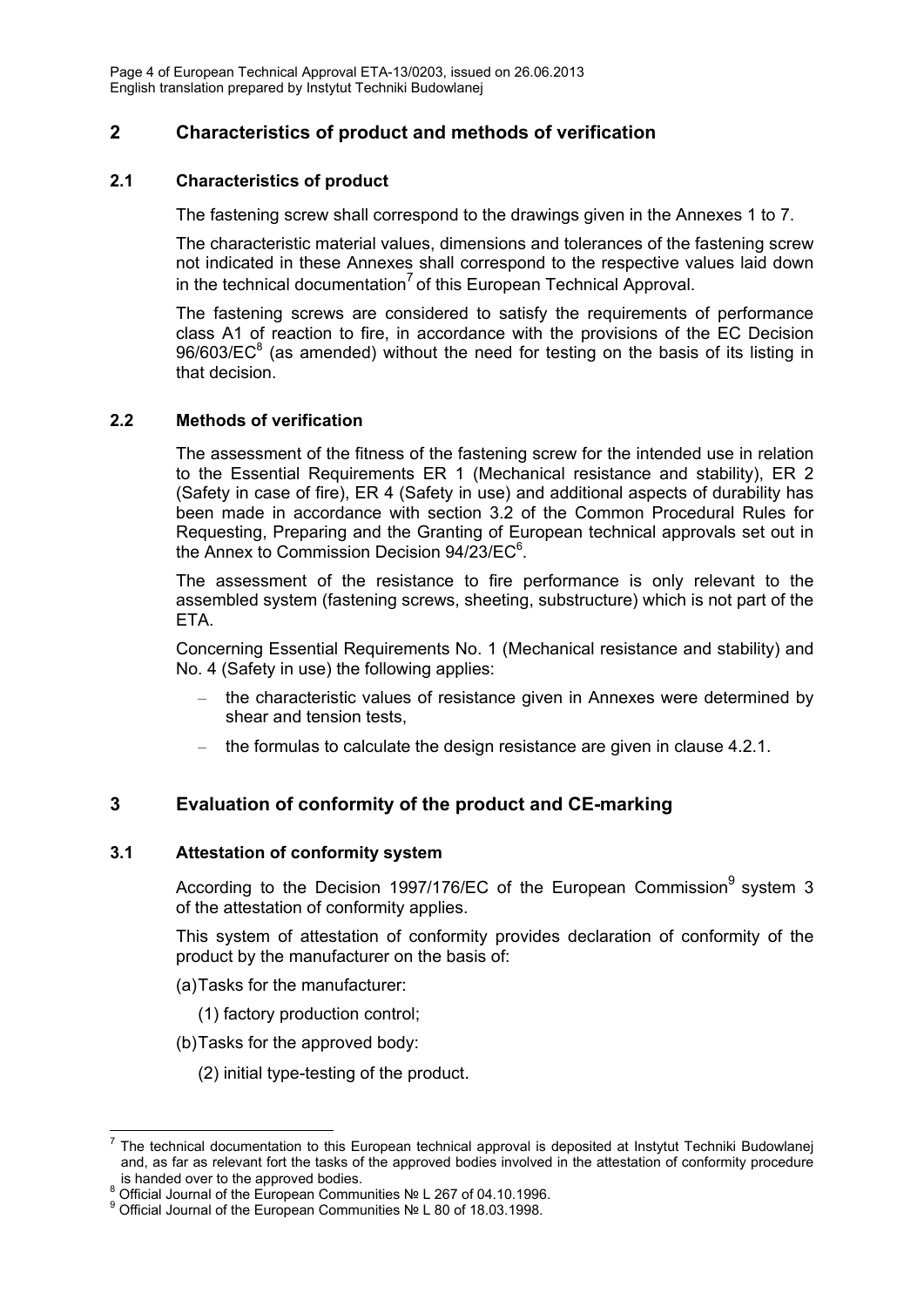Page 5 of European Technical Approval ETA-13/0203, issued on 26.06.2013 English translation prepared by Instytut Techniki Budowlanej

#### **3.2 Responsibilities**

#### **3.2.1 Tasks of the manufacturer; factory production control**

The manufacturer shall exercise permanent internal control of production. All the elements, requirements and provisions adopted by the manufacturer shall be documented in a systematic manner in the form of written policies and procedures, including records of results performed. This production control system shall ensure that the products are in conformity with this European Technical Approval.

The manufacturer shall only use raw materials stated in the technical documentation of this ETA.

The factory production control shall be in accordance with the control plan<sup>10</sup> which is a part of the technical documentation of this ETA. The control plan has been agreed between the manufacturer and Instytut Techniki Budowlanej and is laid down in the context of the factory production control system operated by the manufacturer and deposited with Instytut Techniki Budowlanej.

The results of factory production control shall be recorded and evaluated in accordance with the provisions of the control plan.

The manufacturer shall make a declaration of conformity, stating that the fastening screws OC, OCW, ON, ONP, OD for metal members and sheeting are in conformity with the provisions of the ETA.

#### **3.2.2 Tasks of the approved body**

The notified body shall perform the initial type-testing of the product.

The notified body shall retain the essential points of its actions referred to above and state the results obtained and conclusion drawn in written report.

#### **3.3 CE-marking**

The CE marking shall be affixed on the product itself, the attached label, or the accompanying commercial documents. The letters "CE" shall be followed by the following additional information:

- the name or identification mark of the producer (legal entity responsible for the manufacture),
- the last two digits of the year in which the CE-marking was affixed,
- the number of the European Technical Approval,
- the name of the product.

<sup>-</sup> $10$  The control plan has been deposited with Instytut Techniki Budowlanej and may be handed over only to the notified body involved in the procedure of attestation of conformity.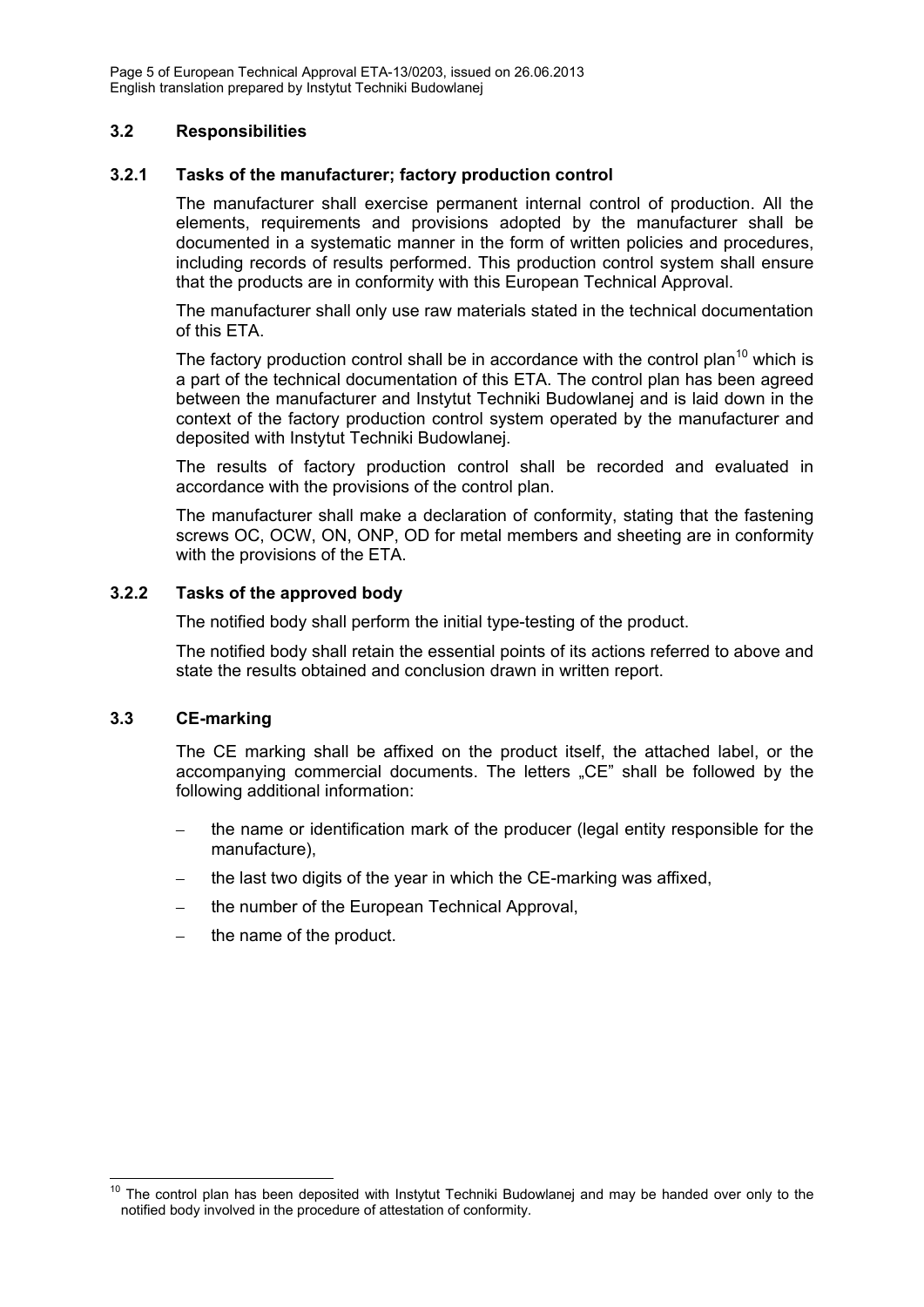#### **4 Assumptions under which the fitness of the product for the intended use was favorably assessed**

#### **4.1 Manufacturing**

The ETA is issued on the basis of agreed data/information, deposited with Instytut Techniki Budowlanej, which identifies the product that has been assessed and judged. Changes to the product or production process, which could result in this deposited data/information being incorrect, should be notified to Instytut Techniki Budowlanej before the changes are introduced. Instytut Techniki Budowlanej will decide whether or not such changes affect the ETA and consequently the validity of the CE marking on the basis of the ETA and if so whether further assessment or alterations to the ETA shall be necessary.

#### **4.2 Design**

#### **4.2.1 General**

Fastening screws completely or partly exposed to external weather are made of stainless steel or are protected against corrosion. For the corrosion protection the rules given in EN 1090-2:2008, EN 1993-1-3:2006 and EN 1995-1-1:2004+A1:2008 are to be taken into account. For connections the effect of constraints due to temperature shall be considered for design unless constraining forces due to temperature do not occur or are not significant (e.g. sufficient flexibility of the structure). The loading is predominantly static (for instance wind loads are regarded as predominantly static).

Dimensions, material properties, torque moments  $M_{t,norm}$ , minimum effective screwin length  $I_{\text{ef}}$  and nominal fastened material thicknesses  $t_N$  as stated in the ETA are observed. The verification concept stated in EN 1990:2002 is used for the design of the connections made with the fastening screw. The characteristic values of shear and tension resistance, stated in Annexes are to be used for the design of the entire connections.

The following formulas are to be used to calculate the values of design resistance:

$$
N_{R,d} = \frac{N_{R,k}}{\gamma_M}
$$

$$
V_{R,d} = \frac{V_{R,k}}{\gamma_M}
$$

The recommended partial safety factor  $v_M$  = 1,33 is used in order to determine the corresponding design resistances, provided no values are given in national regulations of the member state in which the fastening screws are used or in the respective National Annex to Eurocode 3.

In case of combined tension and shear forces the linear interaction formula according to EN 1993-1-3:2006, section 8.3 (8) is taken into account.

$$
\frac{N_{s,\text{d}}}{N_{\text{R},\text{d}}} + \frac{V_{s,\text{d}}}{V_{\text{R},\text{d}}} \leq 1,0
$$

The possibly required reduction of the tension resistance due to the position of the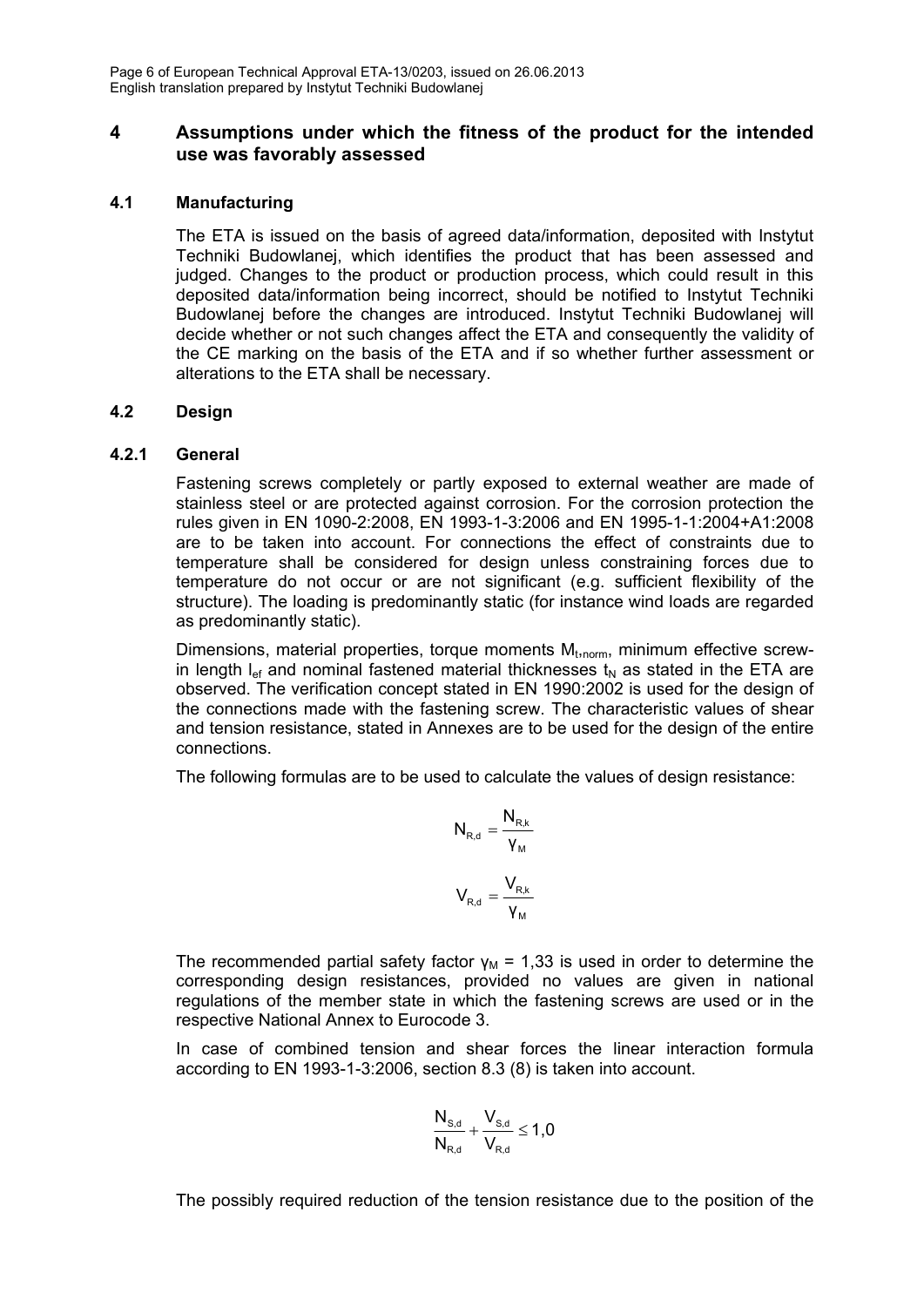fastening screw is to be taken into account in accordance with EN 1993-1-3:2006, section 8.3 (7) and Fig. 8.2.

#### **4.2.2 Additional rules for connections with timber substructures**

As far as no other provisions are made the following EN 1995-1-1:2004 + A1:2008 applies.

The following terms are used:

 $I<sub>a</sub>$  – screw-in length – part of thread screwed in to component II including drill point

 $I_b$  – length of the drill-point

 $I_{\text{ef}}$  – effective screw-in length  $I_{\text{ef}} = I_{\text{g}} - I_{\text{b}}$ 

 $N_{R,k}$  =  $F_{ax,Rk}$  •  $k_{mod}$ 

 $V_{Rk} = F_{V}Rk} \cdot k_{mod}$ 

 $F_{ax,Rx}$  according to EN 1995-1-1:2004 + A1:2008, equation (8.40a)

Remark:  $F_{ax,Rk} = F_{ax,\alpha,Rk}$  with  $\alpha = 90^{\circ}$ 

- $F_{v,Rk}$  according to EN 1995-1-1:2004 + A1:2008, clause 8.2.3
- $k_{mod}$  according to EN 1995-1-1:2004 + A1:2008, Table 3.1
- $M_{v,Rk}$  moment in equation (8.9) of EN 1995-1-1:2004 + A1:2008 is given in Annexes of this ETA
- $f_{ax,k}$  steel stress in equation (8.40a) of EN 1995-1-1:2004 + A1:2008 is given in Annexes of this ETA.

The characteristic values for fastening screw (pull out and bearing resistance, timber structure) calculated according to EN 1995-1-1:2004+A1:2008 are compared with the characteristic values for component I (pull over and bearing resistance) stated in the last column of the tables in the appropriate Annexes. The lower value is used for further calculations.

#### **4.3 Installation**

The fitness for use of the fastening screw can only be assumed if the following conditions of installation are met:

- the installation is to be only carried out according to the manufacturer's instructions; the manufacturer hands over the assembly instructions to the assembler,
- it is guaranteed by the execution that no bimetallic corrosion will occur,
- for regular shear forces (without lever arm) the components I and II are directly connected to each other so that the fastening screws do not get additional bending; the use of compression resistant thermal insulation strips up to a thickness of 3 mm is allowed,
- the fastening screws are fixed rectangular to the surface of the components to guarantee a correct load bearing and if necessary rain-proof connection,
- fastening screws for steel substructures are screwed-in to the substructure with the cylindrical part of the thread,
- the conformity of the installed fastening screws with the provisions of the ETA is confirmed by the executing company.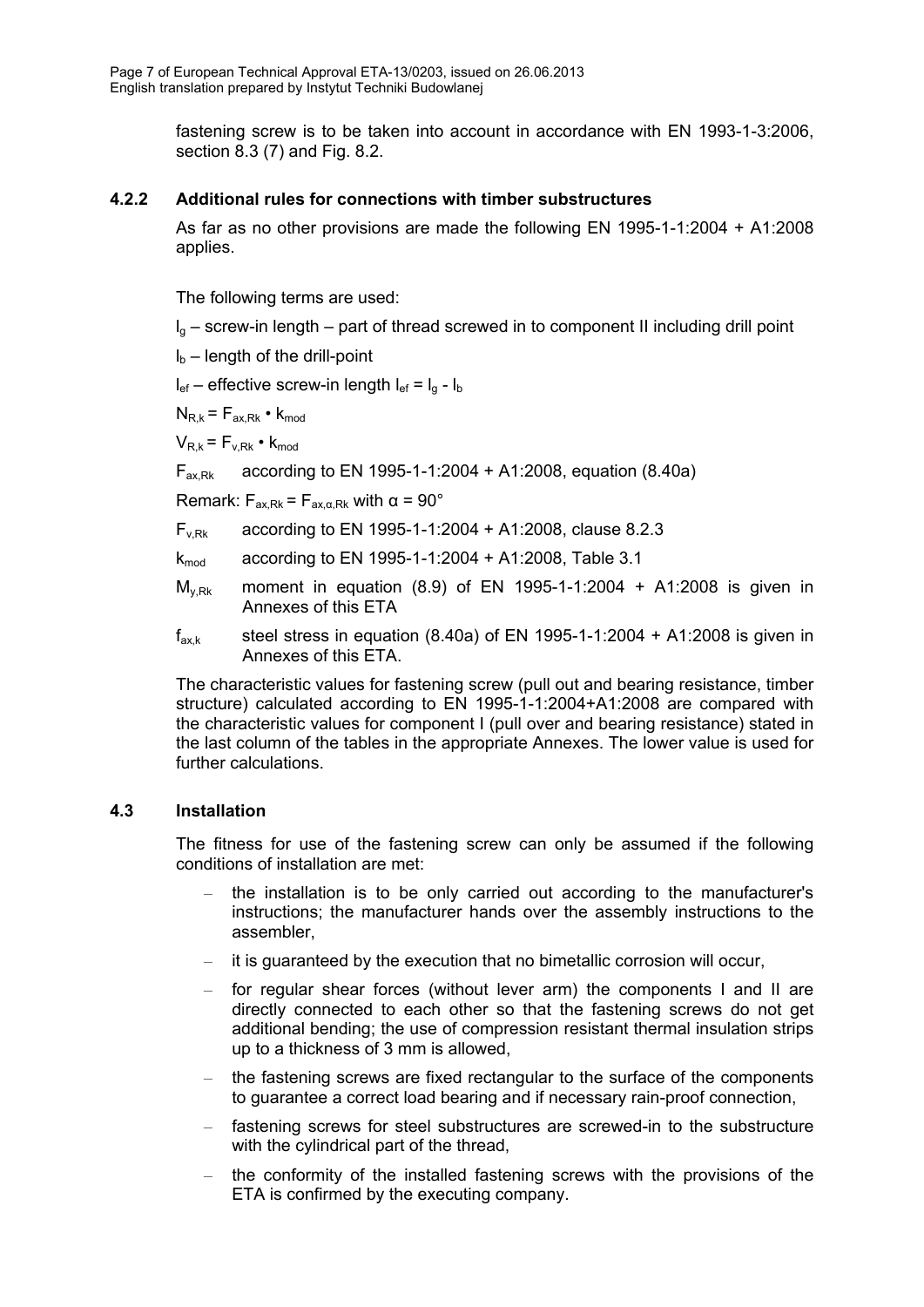Page 8 of European Technical Approval ETA-13/0203, issued on 26.06.2013 English translation prepared by Instytut Techniki Budowlanej

#### **5 Recommendations for the manufacturer**

It is in the responsibility of the manufacturer to ensure that the information on the specific conditions according to 1, 2, 4.2 and 4.3 (and in Annexes) is given to those who are concerned. This information may be given by reproduction of the respective parts of the European Technical Approval. In addition all installation data (torque moment, application limits) shall be shown clearly on the package and/or on an enclosed instruction sheet, preferably using illustration(s).

On behalf of Instytut Techniki Budowlanej

 $221$  $\overline{\phantom{0}}$ 

Jan Bobrowicz Director of ITB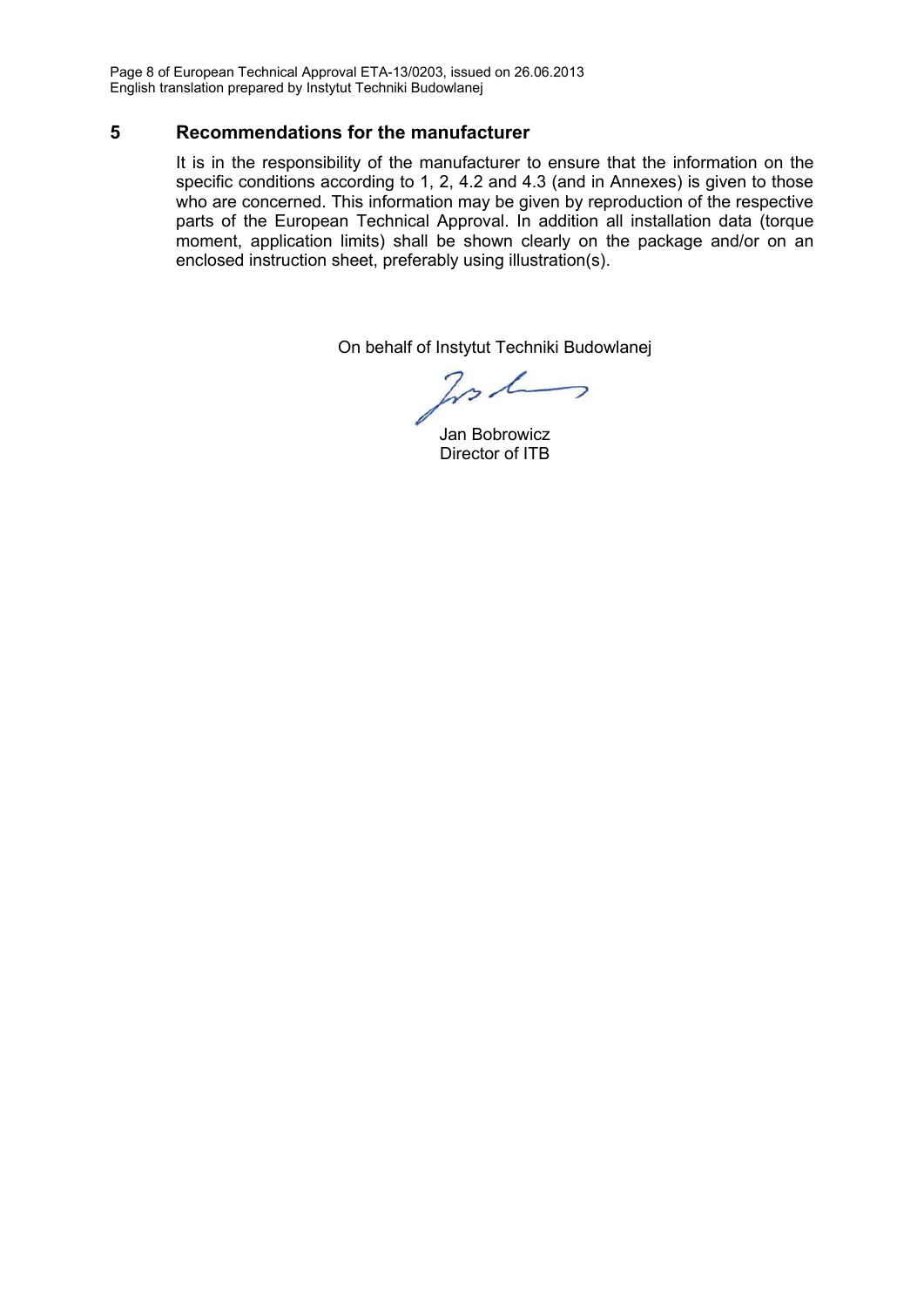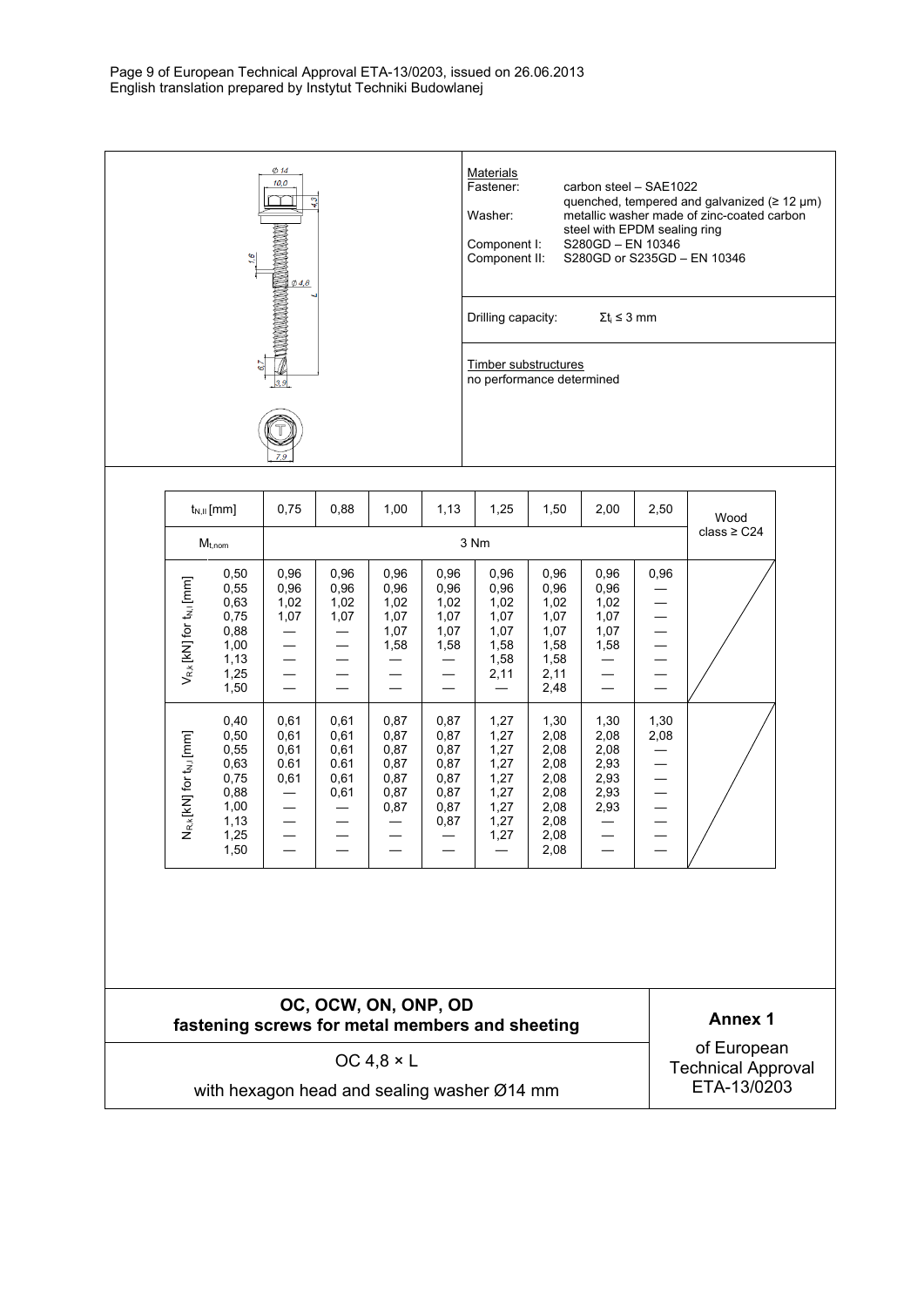Page 10 of European Technical Approval ETA-13/0203, issued on 26.06.2013 English translation prepared by Instytut Techniki Budowlanej



|                                                 | $t_{N,II}$ [mm]                                                                                      | 1,00                                                 | 1,13                                                         | 1,25                                                                 | 1,50                                                                         | 2,00                                                                                         | 2,50                                                                                                 | 3,00                                                                                         | 4,00                                                          | Wood                                                        |
|-------------------------------------------------|------------------------------------------------------------------------------------------------------|------------------------------------------------------|--------------------------------------------------------------|----------------------------------------------------------------------|------------------------------------------------------------------------------|----------------------------------------------------------------------------------------------|------------------------------------------------------------------------------------------------------|----------------------------------------------------------------------------------------------|---------------------------------------------------------------|-------------------------------------------------------------|
|                                                 | $M_{t,nom}$                                                                                          |                                                      |                                                              |                                                                      | class $\geq$ C24                                                             |                                                                                              |                                                                                                      |                                                                                              |                                                               |                                                             |
| $V_{R,k}$ [kN] for $t_{N,l}$ [mm]               | 0,50<br>0,55<br>0,63<br>0,75<br>0,88<br>1,00<br>1,13<br>1,25<br>1,50<br>1,75<br>2,00                 | 0,94<br>0,94<br>1,05<br>1,20<br>1,20<br>1,66         | 0,94<br>0,94<br>1,05<br>1,20<br>1,20<br>1,66                 | 0,94<br>0,94<br>1,05<br>1,20<br>1,20<br>1,66<br>2,18<br>2,18         | 0,94<br>0,94<br>1,05<br>1,20<br>1,20<br>1,66<br>2,18<br>2,18<br>2,18         | 0,94<br>0,94<br>1,05<br>1,20<br>1,20<br>1,66<br>2,18<br>2,18<br>2,18<br>2,18<br>2,18         | 0,94<br>0,94<br>1,05<br>1,20<br>1,20<br>1,66<br>2,18<br>2,18<br>2,18<br>2,18<br>2,18                 | 0,94<br>0,94<br>1,05<br>1,20<br>1,20<br>1,66<br>2,18<br>2,18<br>2,18<br>2,18<br>2,18         | 0,94<br>0,94<br>1,05<br>1,20<br>1,20<br>1,66                  |                                                             |
| $N_{R,k}$ [KN] for $t_{N,l}$ [mm]               | 0,40<br>0,50<br>0,55<br>0,63<br>0,75<br>0,88<br>1,00<br>1,13<br>1,25<br>1,50<br>1,75<br>2,00<br>2,50 | 0,77<br>0,77<br>0,77<br>0,77<br>0,77<br>0,77<br>0,77 | 0,77<br>0,77<br>0,77<br>0,77<br>0,77<br>0,77<br>0,77<br>0,77 | 1,07<br>1,07<br>1,07<br>1,07<br>1,07<br>1,07<br>1,07<br>1,07<br>1,07 | 1,04<br>1,04<br>1,04<br>1,04<br>1,04<br>1,04<br>1,04<br>1,04<br>1,04<br>1,04 | 1,62<br>2,64<br>2,64<br>2,84<br>2,84<br>2,84<br>2,84<br>2,84<br>2,84<br>2,84<br>2,84<br>2,84 | 1,62<br>2,64<br>2,64<br>2,84<br>2,84<br>2,84<br>2,84<br>2,84<br>2,84<br>2,84<br>2,84<br>2,84<br>2,84 | 1,62<br>2,64<br>2,64<br>3,56<br>4,27<br>4,27<br>4,75<br>4,75<br>6,33<br>6,33<br>6,33<br>6,33 | 1,62<br>2,64<br>2,64<br>3,56<br>4,27<br>4,27<br>—<br>$\equiv$ |                                                             |
| fastening screws for metal members and sheeting |                                                                                                      | <b>Annex 2</b>                                       |                                                              |                                                                      |                                                                              |                                                                                              |                                                                                                      |                                                                                              |                                                               |                                                             |
|                                                 |                                                                                                      |                                                      |                                                              | OC $5,5 \times L$                                                    |                                                                              |                                                                                              |                                                                                                      |                                                                                              |                                                               | of European<br><b>Technical Approval</b><br>$TTA$ $A010000$ |

with hexagon head and sealing washer Ø16 mm

ETA-13/0203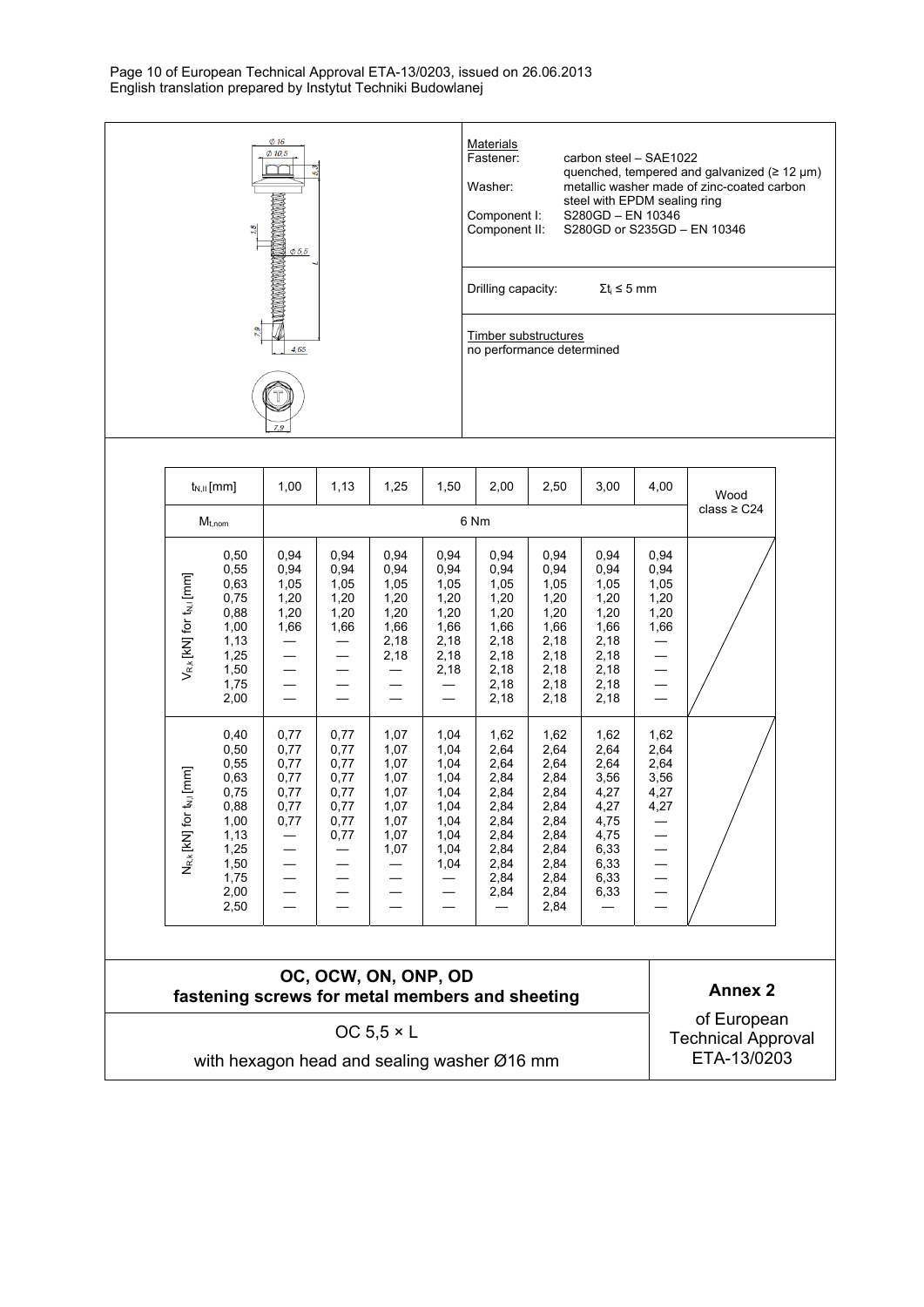Page 11 of European Technical Approval ETA-13/0203, issued on 26.06.2013 English translation prepared by Instytut Techniki Budowlanej



|                                   | $M_{t,nom}$                                                                                                  |                                                      | $class \geq C24$                                             |                                                                      |                                                                              |                                                                                              |                                                                                                      |                                                                                                              |                                                                                              |  |
|-----------------------------------|--------------------------------------------------------------------------------------------------------------|------------------------------------------------------|--------------------------------------------------------------|----------------------------------------------------------------------|------------------------------------------------------------------------------|----------------------------------------------------------------------------------------------|------------------------------------------------------------------------------------------------------|--------------------------------------------------------------------------------------------------------------|----------------------------------------------------------------------------------------------|--|
| $V_{R,k}$ [KN] for $t_{N,l}$ [mm] | 0,50<br>0,55<br>0,63<br>0,75<br>0,88<br>1,00<br>1,13<br>1,25<br>1,50<br>1,75<br>2,00                         | 0,93<br>0,93<br>0,95<br>1,01<br>1,01<br>1,13         | 0,93<br>0,93<br>0,95<br>1,01<br>1,01<br>1,13                 | 0,93<br>0,93<br>0,95<br>1,01<br>1,01<br>1,13<br>1,13<br>2,07         | 0,93<br>0,93<br>0,95<br>1,01<br>1,01<br>1,13<br>1,13<br>2,07<br>2,07         | 0,93<br>0,93<br>0,95<br>1,01<br>1,01<br>1,13<br>1,13<br>2,07<br>2,07<br>2,07<br>2,07         | 0,93<br>0,93<br>0,95<br>1,01<br>1,01<br>1,13<br>1,13<br>2,07<br>2,07<br>2,07<br>2,07                 | 0,93<br>0,93<br>0,95<br>1,01<br>1,01<br>1,13<br>1,13<br>2,07<br>2,07<br>2,07<br>2,07                         |                                                                                              |  |
| $N_{R,k}$ [KN] for $t_{N,l}$ [mm] | 0,40<br>0,50<br>0,55<br>0,63<br>0,75<br>0,88<br>1,00<br>1,13<br>1,25<br>1,50<br>1,75<br>2,00<br>2,50<br>3,00 | 0,97<br>0,97<br>0,97<br>0,97<br>0,97<br>0,97<br>0,97 | 0,97<br>0,97<br>0,97<br>0,97<br>0,97<br>0,97<br>0,97<br>0,97 | 1,09<br>1,09<br>1,09<br>1,09<br>1,09<br>1,09<br>1,09<br>1,09<br>1,09 | 1,62<br>1,79<br>1,79<br>1,79<br>1,79<br>1,79<br>1,79<br>1,79<br>1,79<br>1,79 | 1,62<br>2,64<br>2,64<br>2,66<br>2,66<br>2,66<br>2,66<br>2,66<br>2,66<br>2,66<br>2,66<br>2,66 | 1,62<br>2,64<br>2,68<br>2,66<br>2,66<br>2,66<br>2,66<br>2,66<br>2,66<br>2,66<br>2,66<br>2,66<br>2,66 | 1,62<br>2,64<br>2,64<br>3,56<br>4,27<br>4,27<br>4,75<br>6,06<br>6,06<br>6,06<br>6,06<br>6,06<br>6,06<br>6,06 | 1,62<br>2,64<br>2,64<br>3,56<br>4,27<br>4,27<br>4,75<br>6,06<br>6,06<br>6,06<br>6,06<br>6,06 |  |

#### **OC, OCW, ON, ONP, OD**  fastening screws for metal members and sheeting **Annex 3**

OC  $6,3 \times L$ 

with hexagon head and sealing washer Ø16 mm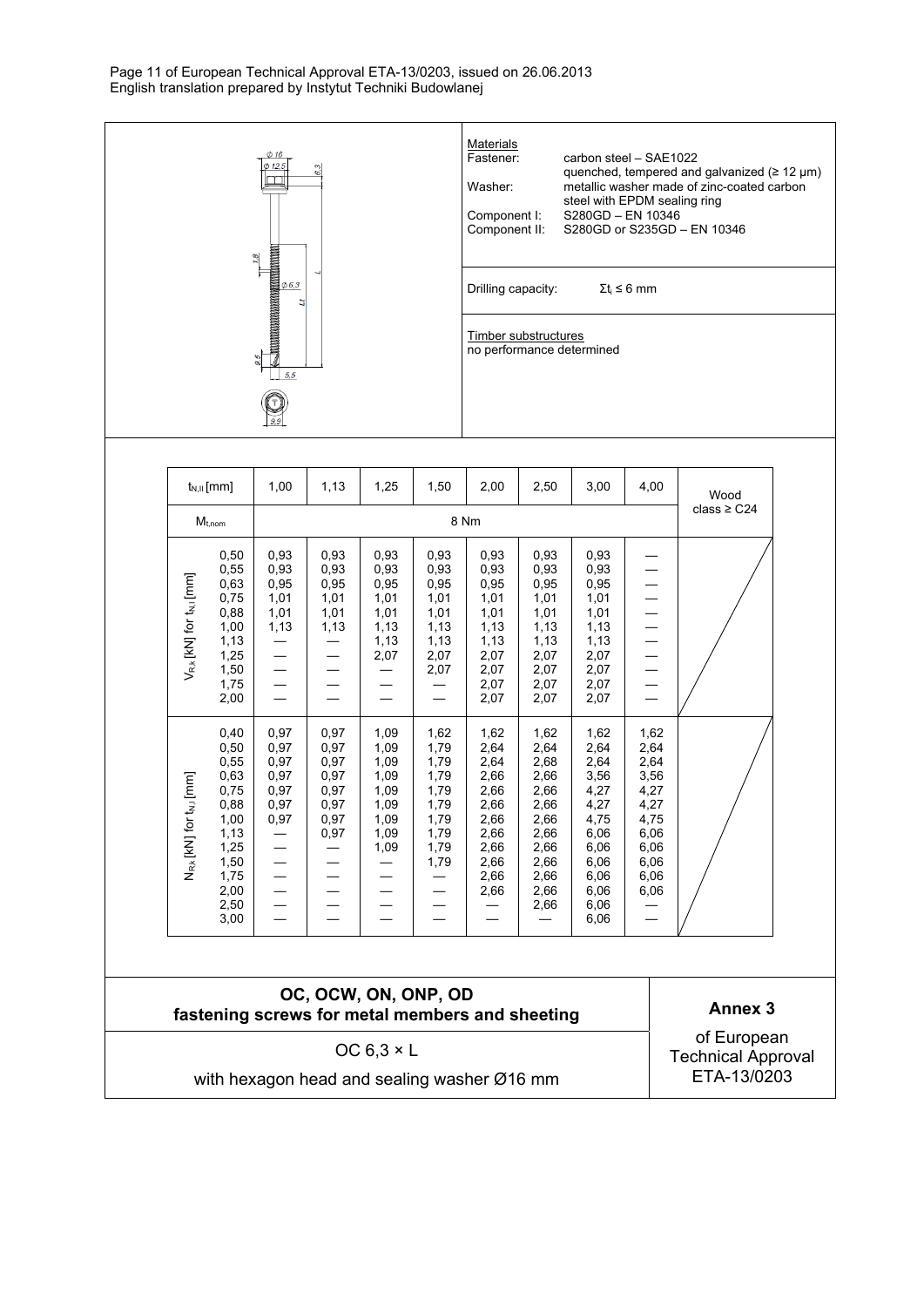Page 12 of European Technical Approval ETA-13/0203, issued on 26.06.2013 English translation prepared by Instytut Techniki Budowlanej



#### **OC, OCW, ON, ONP, OD fastening screws for metal members and sheeting Annex 4**

OCW 4,8 × L

with hexagon head and sealing washer Ø14 mm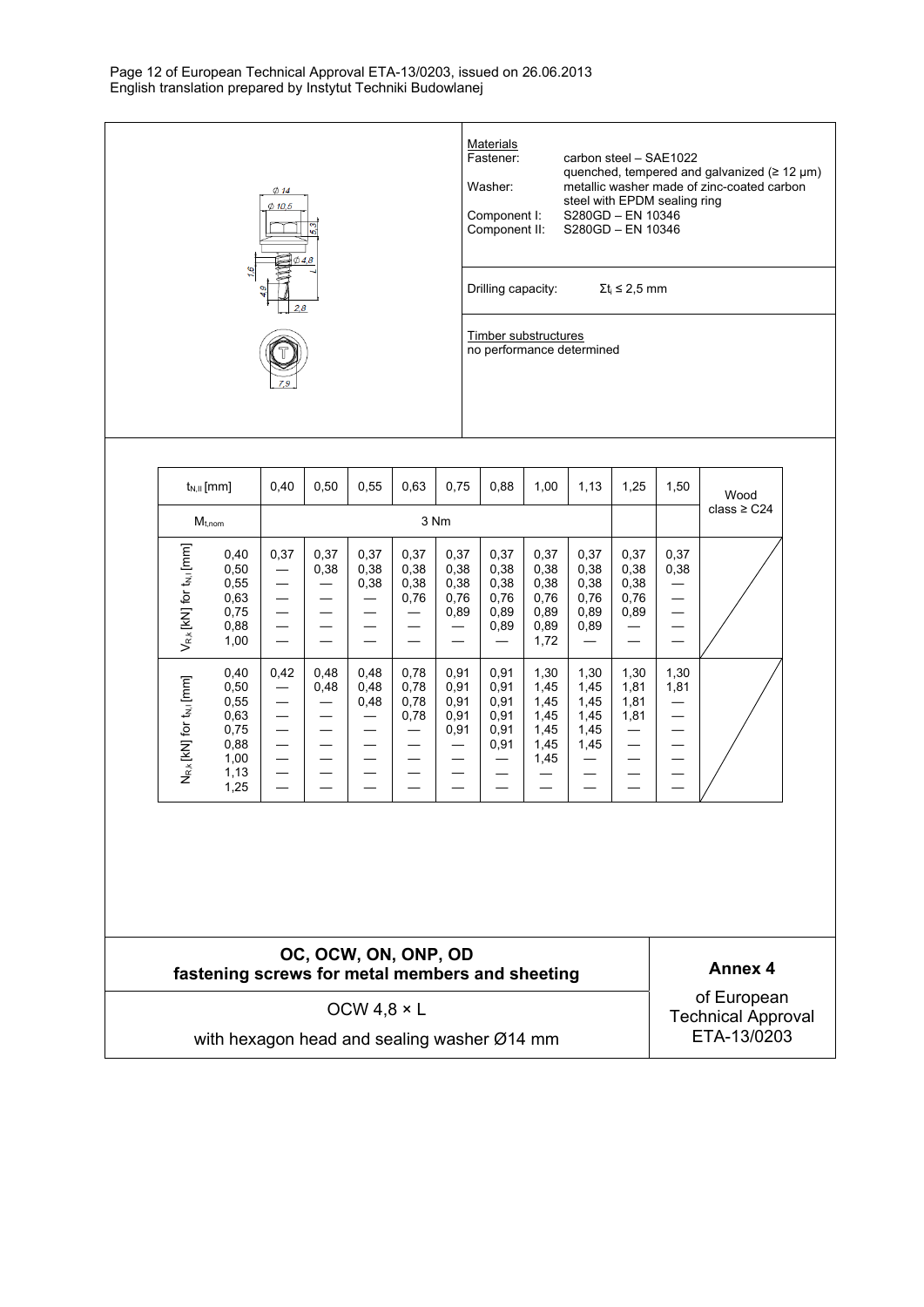Page 13 of European Technical Approval ETA-13/0203, issued on 26.06.2013 English translation prepared by Instytut Techniki Budowlanej



|                                                 | $t_{N,II}$ [mm]                                                      | 4,00                                                                 | 5,00                                                                 | 6,00                                                                 | 7,00                                                                 | 8,00                                                                 | 9,00                                                                 | 10,00                                                                |  | Wood<br>class $\geq$ C24 |
|-------------------------------------------------|----------------------------------------------------------------------|----------------------------------------------------------------------|----------------------------------------------------------------------|----------------------------------------------------------------------|----------------------------------------------------------------------|----------------------------------------------------------------------|----------------------------------------------------------------------|----------------------------------------------------------------------|--|--------------------------|
| $M_{t,nom}$                                     |                                                                      |                                                                      |                                                                      |                                                                      |                                                                      | 6 Nm                                                                 |                                                                      |                                                                      |  |                          |
| $V_{R,k}$ [KN] for $t_{N,l}$ [mm]               | 0,50<br>0,55<br>0,63<br>0,75<br>0,88<br>1,00<br>1,13<br>1,25         | 1,23<br>1,28<br>1,28<br>1,35<br>1,35<br>1,59<br>1,59<br>2,65         | 1,23<br>1,28<br>1,28<br>1,35<br>1,35<br>1,59<br>1,59<br>2,65         | 1,23<br>1,28<br>1,28<br>1,35<br>1,35<br>1,59<br>1,59<br>2,65         | 1,23<br>1,28<br>1,28<br>1,35<br>1,35<br>1,59<br>1,59<br>2,65         | 1,23<br>1,28<br>1,28<br>1,35<br>1,35<br>1,59<br>1,59<br>2,65         | 1,23<br>1,28<br>1,28<br>1,35<br>1,35<br>1,59<br>1,59<br>2,65         | 1,23<br>1,28<br>1,28<br>1,35<br>1,35<br>1,59<br>1,59<br>2,65         |  |                          |
| N <sub>R,k</sub> [KN] for t <sub>N,I</sub> [mm] | 0,40<br>0,50<br>0,55<br>0,63<br>0,75<br>0,88<br>1,00<br>1,13<br>1,25 | 1,62<br>2,64<br>2,64<br>3,56<br>4,27<br>4,27<br>4,75<br>4,75<br>5,70 | 1,62<br>2,64<br>2,64<br>3,56<br>4,27<br>4,27<br>4,75<br>4,75<br>5,70 | 1,62<br>2,64<br>2,64<br>3,56<br>4,27<br>4,27<br>4,75<br>4,75<br>5,70 | 1,62<br>2,64<br>2,64<br>3,56<br>4,27<br>4,27<br>4,75<br>4,75<br>5,70 | 1,62<br>2,64<br>2,64<br>3,56<br>4,27<br>4,27<br>4,75<br>4,75<br>5,70 | 1,62<br>2,64<br>2,64<br>3,56<br>4,27<br>4,27<br>4,75<br>4,75<br>5,70 | 1,62<br>2,64<br>2,64<br>3,56<br>4,27<br>4,27<br>4,75<br>4,75<br>5,70 |  |                          |

#### **OC, OCW, ON, ONP, OD**  fastening screws for metal members and sheeting **Annex 5**

ON 5,5 × L

with hexagon head and sealing washer Ø16 mm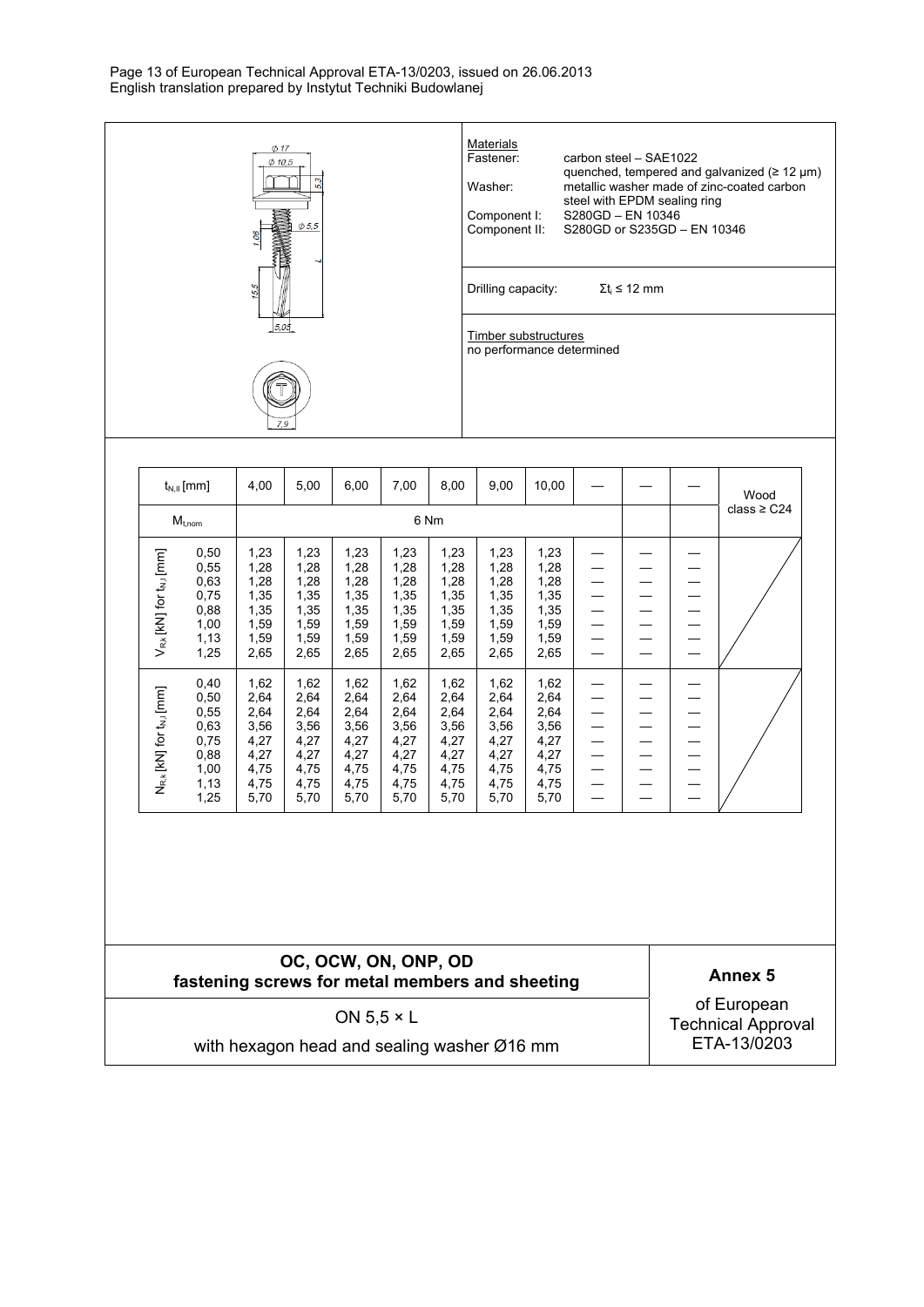Page 14 of European Technical Approval ETA-13/0203, issued on 26.06.2013 English translation prepared by Instytut Techniki Budowlanej



|                                                 | $t_{N,II}$ [mm]                                                      | 4,00                                                                 | 5,00                                                                 | 6,00                                                                 | 7,00                                                                 | 8,00                                                                 | 9,00                                                                 | 10,00                                                                |  |  | Wood |
|-------------------------------------------------|----------------------------------------------------------------------|----------------------------------------------------------------------|----------------------------------------------------------------------|----------------------------------------------------------------------|----------------------------------------------------------------------|----------------------------------------------------------------------|----------------------------------------------------------------------|----------------------------------------------------------------------|--|--|------|
|                                                 | $M_{t,nom}$                                                          |                                                                      |                                                                      |                                                                      |                                                                      | class $\geq$ C24                                                     |                                                                      |                                                                      |  |  |      |
| $V_{R,k}$ [KN] for $t_{N,i}$ [mm]               | 0,50<br>0,55<br>0,63<br>0,75<br>0,88<br>1,00<br>1,13<br>1,25         | 1,23<br>1,28<br>1,28<br>1,35<br>1,35<br>1,59<br>1,59<br>2,65         | 1,23<br>1,28<br>1,28<br>1,35<br>1,35<br>1,59<br>1,59<br>2,65         | 1,23<br>1,28<br>1,28<br>1,35<br>1,35<br>1,59<br>1,59<br>2,65         | 1,23<br>1,28<br>1,28<br>1,35<br>1,35<br>1,59<br>1,59<br>2,65         | 1,23<br>1,28<br>1,28<br>1,35<br>1,35<br>1,59<br>1,59<br>2,65         | 1,23<br>1,28<br>1,28<br>1,35<br>1,35<br>1,59<br>1,59<br>2,65         | 1,23<br>1,28<br>1,28<br>1,35<br>1,35<br>1,59<br>1,59<br>2,65         |  |  |      |
| N <sub>R.k</sub> [KN] for t <sub>N.I</sub> [mm] | 0,40<br>0,50<br>0,55<br>0,63<br>0,75<br>0,88<br>1,00<br>1,13<br>1,25 | 1,62<br>2,64<br>2,64<br>3,56<br>4,27<br>4,27<br>4,75<br>4,75<br>5,70 | 1,62<br>2,64<br>2,64<br>3,56<br>4,27<br>4,27<br>4,75<br>4,75<br>5,70 | 1,62<br>2,64<br>2,64<br>3,56<br>4,27<br>4,27<br>4,75<br>4,75<br>5,70 | 1,62<br>2,64<br>2,64<br>3,56<br>4,27<br>4,27<br>4,75<br>4,75<br>5,70 | 1,62<br>2,64<br>2,64<br>3,56<br>4,27<br>4,27<br>4,75<br>4,75<br>5,70 | 1,62<br>2,64<br>2,64<br>3,56<br>4,27<br>4,27<br>4,75<br>4,75<br>5,70 | 1,62<br>2,64<br>2,64<br>3,56<br>4,27<br>4,27<br>4,75<br>4,75<br>5,70 |  |  |      |

#### **OC, OCW, ON, ONP, OD**  fastening screws for metal members and sheeting **Annex 6**

ONP  $5,5 \times L$ 

with hexagon head and sealing washer Ø16 mm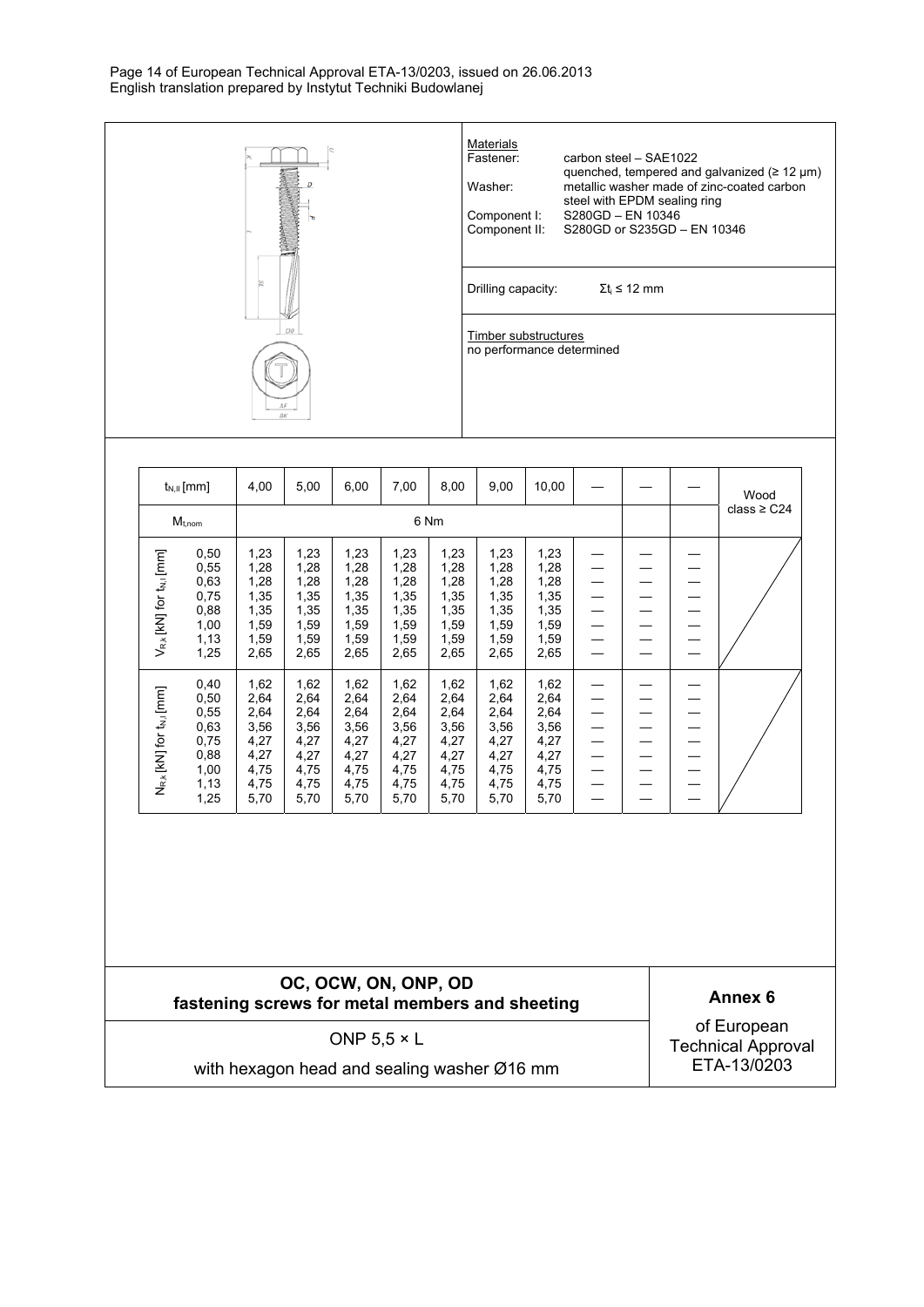Page 15 of European Technical Approval ETA-13/0203, issued on 26.06.2013 English translation prepared by Instytut Techniki Budowlanej



#### **OC, OCW, ON, ONP, OD fastening screws for metal members and sheeting Annex 7**

0,75 0,88 1,00 1,13 1,25 1,50

3,05 3,05 3,05 3,05 3,05 3,05

3,05 3,05  $3.05$  $3,05$ 3,05 3,05

— — — — — — — — — — — — — — — — — — — — — — — — — — — — — — — — — — — — — — — — — — — — — — — — 1,80 1,80 1,80 1,80 1,80 1,80

OD 4,8 × L

with hexagon head and sealing washer Ø14 mm